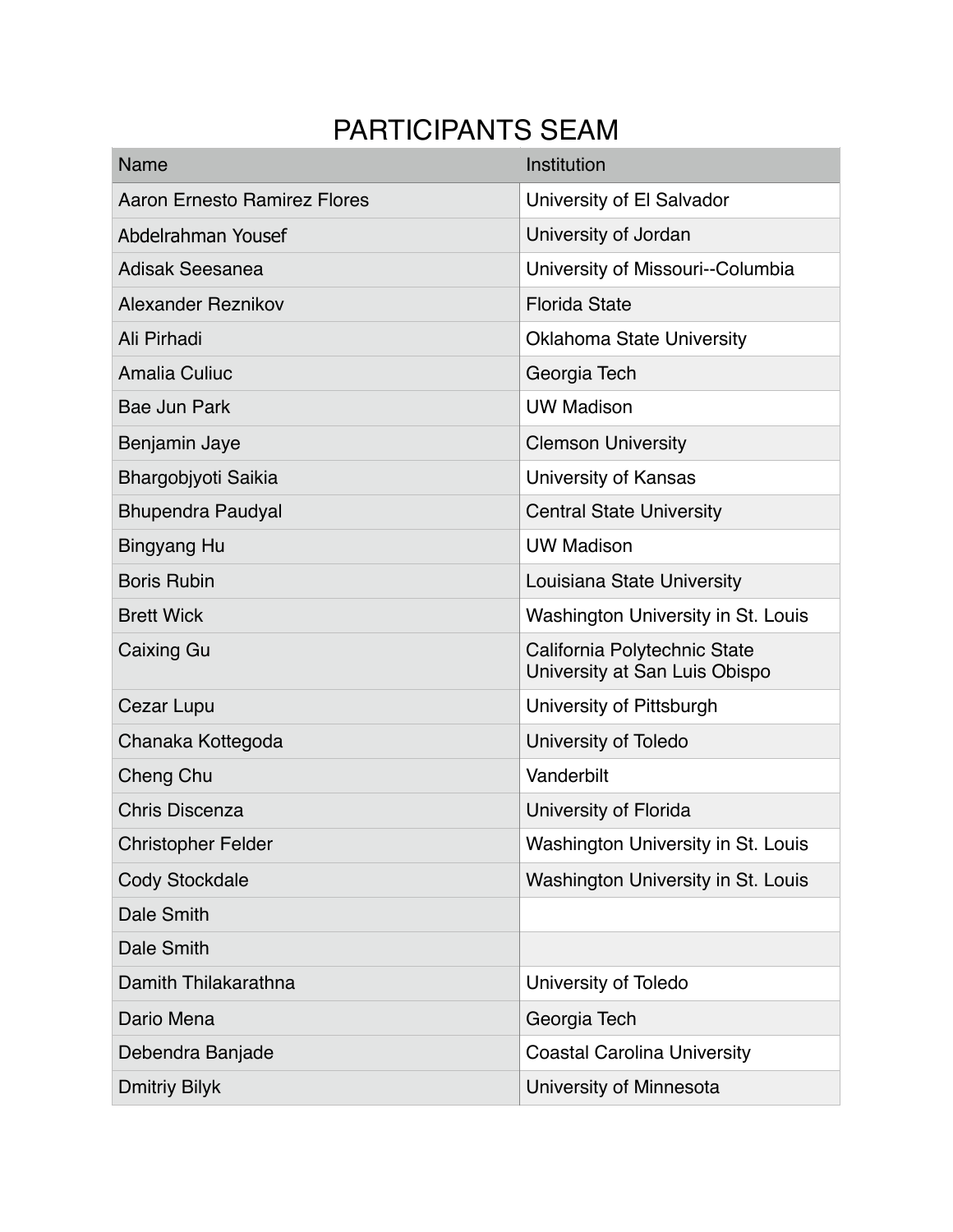| Name                        | Institution                                      |
|-----------------------------|--------------------------------------------------|
| Dominique Maldague          | <b>UC Berkeley</b>                               |
| Dongbin Li                  | University of Delaware                           |
| Douglas Pfeffer             | University of Florida                            |
| <b>Edward Timko</b>         | University of Manitoba                           |
| <b>Elisabeth Werner</b>     | Case Western reserve                             |
| <b>Emma Pollard</b>         | University of Delaware                           |
| <b>Erin Griesenauer</b>     | <b>Eckerd College</b>                            |
| <b>Eyvindur Ari Palsson</b> | Virginia Tech                                    |
| Francesco Di Plinio         | University of Virginia                           |
| Gabriel Prajitura           | <b>SUNY Brockport</b>                            |
| Galyna Livshyts             | Georgia Tech                                     |
| Gautam Aishwarya            | University of Delaware                           |
| <b>Grant Boquet</b>         | <b>Lawrence Livermore National</b><br>Laboratory |
| Haripada Sau                | Virginia Tech                                    |
| Hyun Kwon                   | University of Alabama                            |
| <b>Irfan Alam</b>           | Louisiana State University                       |
| Ishan                       | <b>Vanderbilt University</b>                     |
| Jeet Atulkumar Sampat       | Washington University in St. Louis               |
| Joaquin Chung               | Georgia Tech                                     |
| <b>Joe Ball</b>             | Virginia Tech                                    |
| Joshua Isralowitz           | University at Albany, SUNY                       |
| <b>Josiah Park</b>          | Georgia Tech                                     |
| <b>Kamal Sewell</b>         | Georgia Tech                                     |
| <b>Keaton Hamm</b>          | Vanderbilt                                       |
| <b>Kelly Lavertu</b>        | ?                                                |
| Krishna P Pokharel          | <b>Young Harris College</b>                      |
| Krishna Subedi              | University of Toledo                             |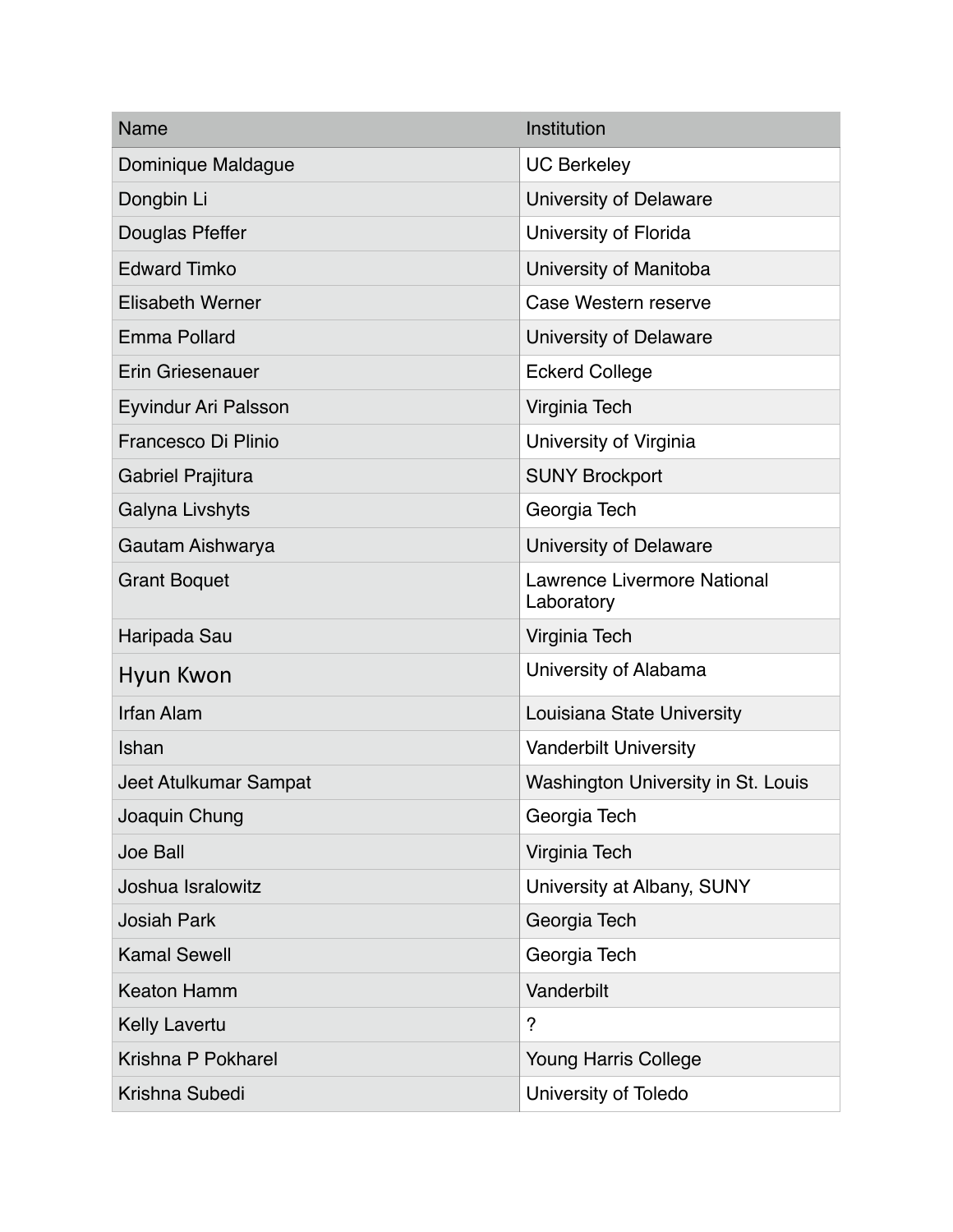| <b>Name</b>             | Institution                                          |
|-------------------------|------------------------------------------------------|
| <b>Krystal Taylor</b>   | <b>Ohio State</b>                                    |
| Len Miller              | <b>Mississippi State University</b>                  |
| Mahishanka Withanachchi | <b>Texas A&amp;M</b>                                 |
| Marianna Csiornei       | University of Chicago                                |
| Marie-Jose S. Kuffner   | Washington University in St. Louis                   |
| Mark E. Mancuso         | Washington University in St. Louis                   |
| <b>Martina Neuman</b>   | <b>UC Berkeley</b>                                   |
| <b>Matthew Fleeman</b>  | <b>Baylor University</b>                             |
| <b>Matthew Gamel</b>    | <b>Nicholls State University</b>                     |
| <b>Meric Augat</b>      | University of Florida                                |
| <b>Michael Bush</b>     | University of Delaware                               |
| <b>Michael Lacey</b>    | Georgia Tech                                         |
| Michael Northington V   | Georgia Tech                                         |
| <b>Mishko Mitkowski</b> | <b>Clemson University</b>                            |
| Nicole Tuovila          | University of Florida                                |
| Olaniyi Iyiola          | Minnesota State University-<br>Moorhead              |
| Paco Villarroya         | University of Georgia                                |
| <b>Quanlei Fang</b>     | <b>CUNY BCC</b>                                      |
| Rajitha Ranasinghe      | University of Central Florida                        |
| Ramesh Karki            | <b>Indiana University East</b>                       |
| Ray Cheng               | <b>Old Dominion University</b>                       |
| Rob Rahm                | <b>Texas A&amp;M</b>                                 |
| Roger Roybal            | <b>California State University Channel</b><br>Island |
| <b>Ryan W Matzke</b>    | University of Minnesota                              |
| Scott Mccullough        | University of Florida                                |
| <b>Shahaf Nitzan</b>    | Georgia Tech                                         |